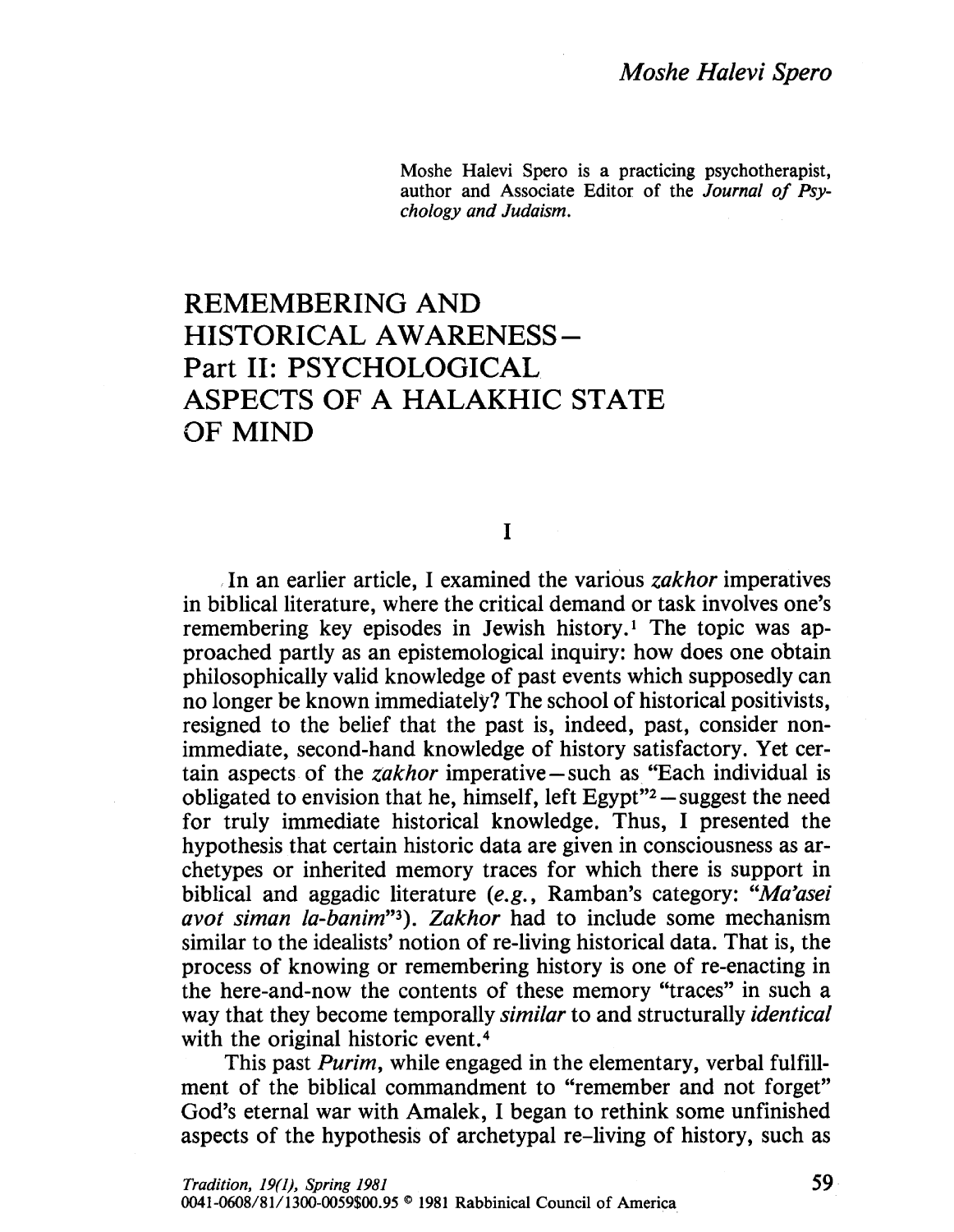the nature of the relationship between the hypothetically given memory traces, the psychological processes of experiencing re-lived events, and the halakhic parameters of historical remembering. If, as expressed in the earlier essay, that archetypal re-living should actually facilitate, if not make possible, the observance of mitsvot involving zekhirah, then there is great relevance in refining the relationship between ritual and the subjective experience of remembering, These are the foci of the present essay.

II

Let us briefly review the halakhic obligations to remember certain historic events, the institutionalization of these remembrances, and the didactic-theological scope of the concept of remembering.

The exodus from Egypt is encountered as an obligatory remembrance, in the biblical command, "Remember this very day that you left Egypt . , . in order that you shall remember the day of your leaving the land of Egypt all the days of your life."<sup>5</sup> Ramban bases the precept of recounting the story of the exodus on the key term  $zakhor.$ <sup>6</sup> The additional phrase, " $\ldots$  in order that you shall remember" (le-ma'an tizkor), is the operative for the separate biblical requirement to recall this episode during the recitation of the *shema* credo,7 The fulfilment of this remembrance must be verbal in addition to being intentionaL. 8 Indeed, if one were in doubt whether one had mentioned the relevant references in the "Emet ve-yatsiv" portion of the shema, obviously indicated a lack of appropriate concentration on that portion, it must be repeated.9 Most authorities maintain that the biblical obligation includes a daily recall of yetsiat Mitsrayim (Rambam does not tally this additional aspect as a separate precept).<sup>10</sup> As R. Shlomo b. David notes in his glosses to Shulhan Arukh, while the idea of the exodus is not specifically related to the *mitsvah* of *tsitsit*, or the *kiddush* over wine, the Torah "cared for it" and the rabbis included it in the daily recitation of shema.<sup>11</sup> The holidays of Sukkot and Pesah, however, are designated for remembering this event, and, thus, the Tur first expands on the essence of yetsiat Mitsrayim in his discussion of these festivals.<sup>12</sup>

Remembrance of God's sworn, eternal battle with Amalek for their offensive attack on the wandering Israelites is a twofold biblical obligation: a commissive act to remember (zakhor) and a "passive" obligation to not forget (ve-al tishkah).<sup>13</sup> This remembrance, too, is reified in a verbal fulfilment (or an aural one: listening to an other fulfilling it verbally) and is instituted (biblically, to some<sup>14</sup>) in the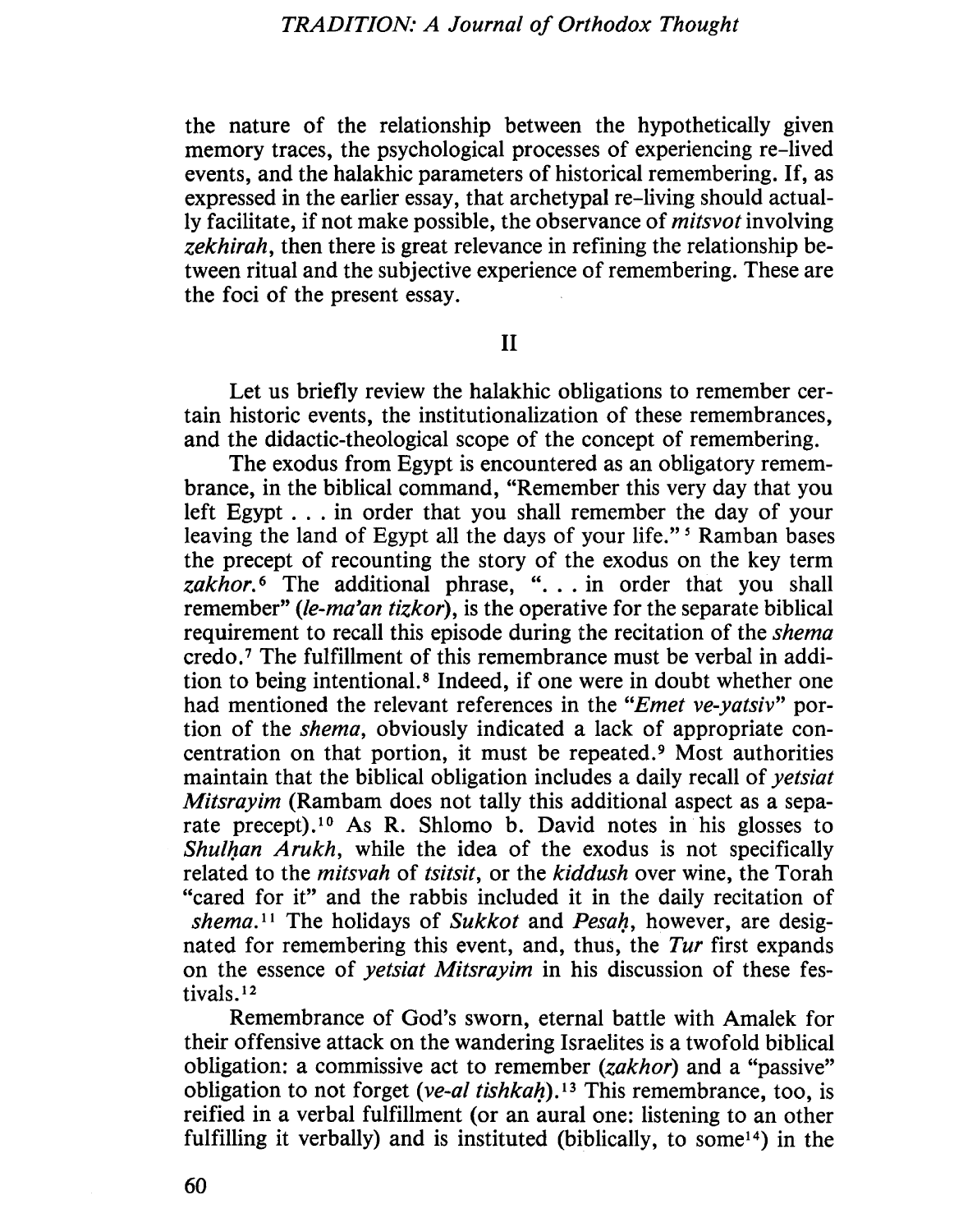reading of the relevant Torah passages on the Sabbath before Purim, and in the Torah reading for the morning of Purim.

The episode of *akeidat Yitshak*, the binding of Isaac-considered by the Talmud to have been an actual sacrifice notwithstanding the literal biblical narrative<sup>15</sup> - is also enumerated as deserving of remembrance and is institutionalized in the Torah readings for Rosh Hashanah.<sup>16</sup> R. Joseph Karo, in his Bet Yosef commentary to the Tur Shulhan Arukh, writes,

It is worthwhile to recite the portion of the akeidah in order to remember the merits of the patriarchs and in order to mold one's inclination, as Isaac gave [sic] over his life. $17$ 

This event is also alluded to in the tahanunim, the supplication prayers recited on Mondays and Thursdays: "See before You the binding of one individual for the sake of IsraeL." It is of interest that there is no specific biblical reference to remembering the akeidah, which I will deal with in a later section.

Other historic events are deemed worthy of recollecting, though not by biblical obligation, Ramban, specifically, considers it a biblical precept to not forget the episode of Revelation because it is written: "Do not forget that which your eyes saw... the day you stood before God at Horeb."<sup>18</sup> He also views the episode of Miriam's affliction<sup>19</sup> with *tsara'at* for speaking disrespectfully of Moshe as a "completely biblical positive commandment" to enhance one's distance from slander and gossip (Rambam accepts this didactic concept when discussing the laws of tumat tsara'at and its causes but does not enumerate it as a *mitsvah*<sup>20</sup>).

Ramban also designates obligatory status to remembering the tragic worship of the golden calf and God's subsequent wrath. The obligation to remember includes an obligation upon all generations to confront personal and interpersonal deficiencies. He reasons  $a$  fortiori that if we must recall the misdeeds of our forefathers, surely it is incumbent to constructively recall our own misdeeds.21 In fact, two other, more general biblical passages suggest the same need: "Remember the days of old; consider the generations"22 and "If they shall confess their iniquity and the iniquity of their forefathers. . . . Then will I remember my covenant with Jacob. . .  $\cdot$ <sup>23<sub>a</sub> Thus, we</sup> have here a concept of cross-generational responsibilty through memory.

The kabalist, R. Isaac Luria (d. 1572), instituted the custom of reciting four of these *zakhor* imperatives at the end of daily prayer (Mitsrayim, Horeb, Amalek, Miriam) "to assure one a portion in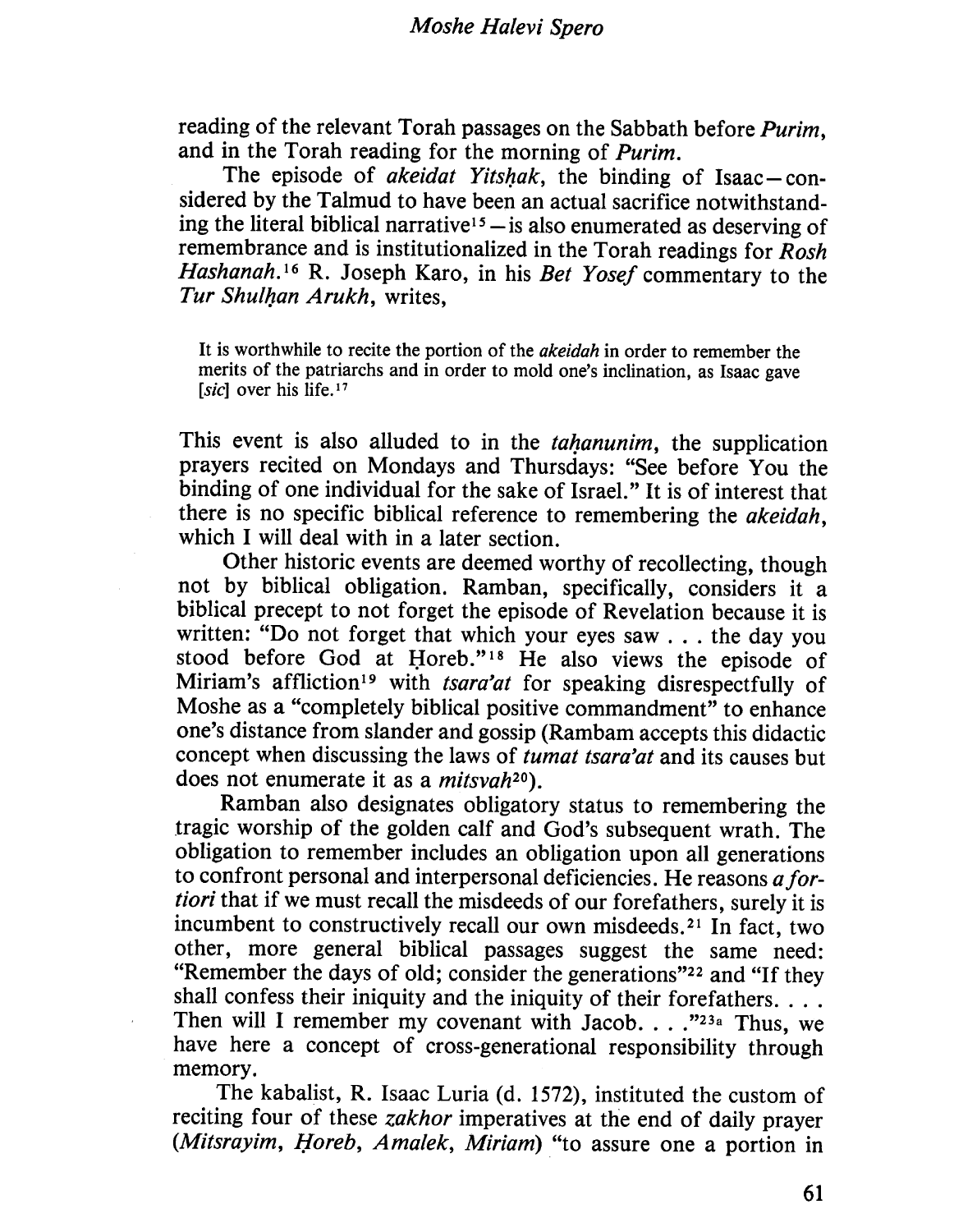## TRADITION: A Journal of Orthodox Thought

the world to come." Others have added the recitation of zekhirat Shabbat, the golden calf incident, and the *manna* that fell in the wilderness.<sup>23b</sup>

The phenomenon of Shabbat, while unique as a historic event, must also be remembered daily according to some authorities,<sup>24</sup> based on "Remember the Sabbath day to keep it holy."25 It, too, is remembered verbally in the Sabbath kiddush.<sup>26</sup> This remembrance serves in an additional capacity: "Said R, Isaac, 'Do not count as others count. Rather, count toward the Sabbath.' "27 Thus, weekdays are numbered "the first day of the Sabbath," "the second day of the Sabbath," and so forth. The school of Shamai taught that one must orient one's weekly pursuits toward the Sabbath and in that fashion remember it.<sup>28</sup> The Shabbat is, thus, a concept whose relevance is preserved by anticipation; it is, as R. Shlomo  $Y$ . Zevin rightly categorized it, a zekhirah le-atid,29

The glory of the Temples and the trauma of their destruction are remembered through numerous rabbinic institutions:

observing the quasi-mourning period concurrent with the  $s$ 'firat ha-omer;<sup>30</sup> circling the bimah (symbolic of the great altar) on Hoshanah Rabah;<sup>31</sup> requiring two breads at each Shabbat and festival meal;<sup>32</sup> the seder rituals of korakh, z'roa and beizah, and afikoman;<sup>33</sup> fasting on all Jewish fasts;<sup>34</sup> refraining from excessively joyous song;<sup>35</sup> leaving unfinished a portion of one's house;36 discontinuing the use of ornamental crowns and gold in-lay in the prayer shawls of grooms; 37 obligating one to tear one's clothes upon seeing the hills of Judea and the city of Jerusalem in their ruin.<sup>38</sup>

As Samson Raphael Hirsch emphasized, every prayer, every Sabbath, and every festival draws symbolic richness from Israel's historic past. The acquisition of immediate knowledge of the past would seem then to be unquestionably desirable. Yet, is the remembering we engage in toward this goal merely ratiocination or can the individual in the process of remembering somehow converge with the past?

## II

What is the scope and function of the imperative to remember? To be sure, the elemental fulfilment of those actually biblical obligations is achieved by producing the specified verbalization  $(e.g.,$ reciting the relevant Torah passages) or by executing the specified action (e.g., eating matsah). Yet, how, by so doing, is remembering actually taking place? To put the issue in other terms, what state of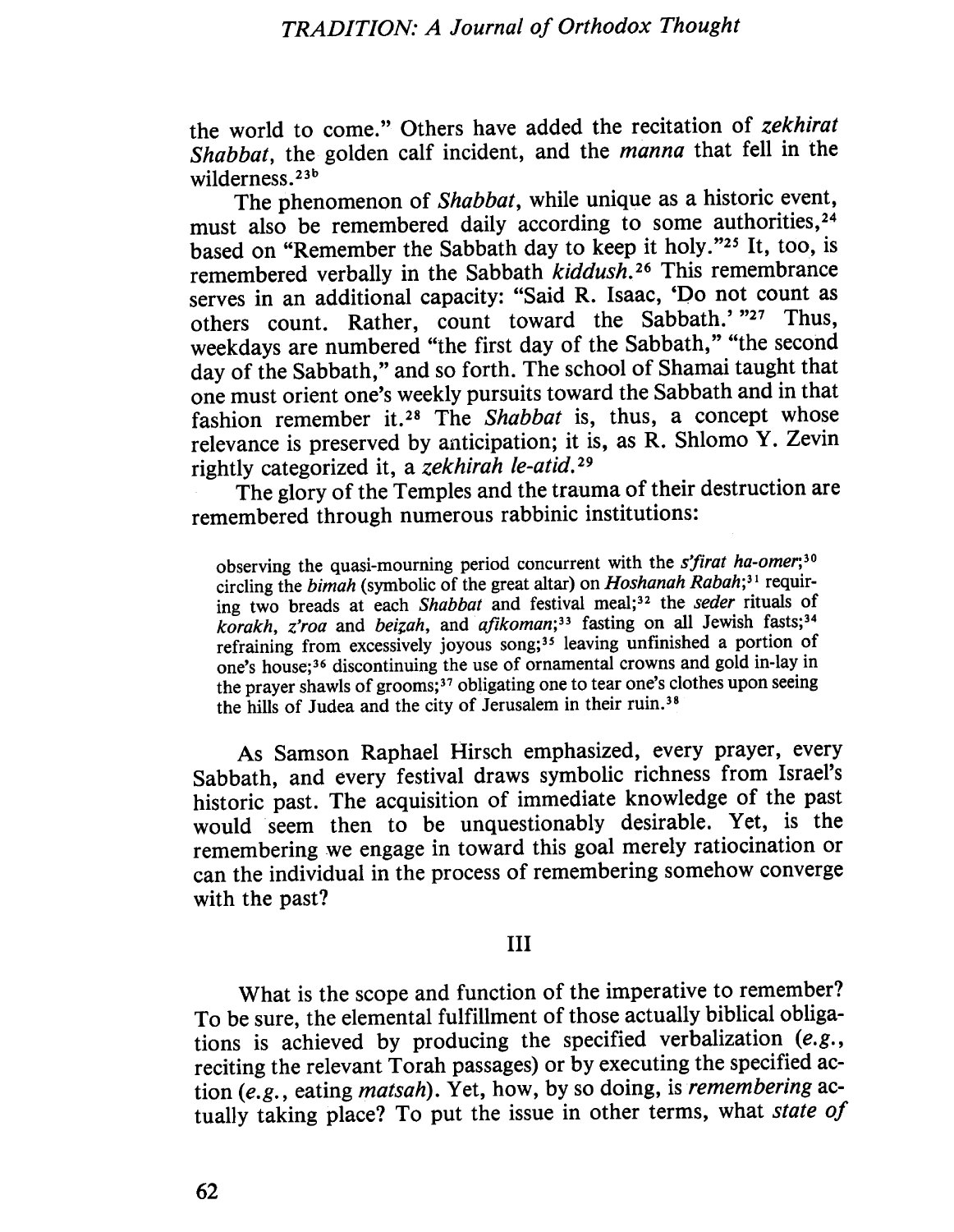mind is required of the individual engaged in fulfillment of a zakhor imperative?

To Rabbi Joseph B. Soloveitchik the fulfilment of zakhor involves the ability to experience history as an ontical mode of time-inthe-present. 39

Experiential memory . . . recalls experiences by evoking the feelings of the past event . . . whatever was horrible and frightening should be remembered as horrible and frightening, no matter how much time has elapsed since the event transpired. . . . In short, when remembering the past, the Jew relives the event as if it were a present reality.

Rabbi Soloveitchik does not use the term archetype which I proposed as a mechanism for re-living, yet he is emphasizing the same point.

Elsewhere, using the Bergsonian notion of "qualitative time", Rabbi Soloveitchik states:40

Upon this phenomenon of an historical continuum was founded the strength of Masoreh, conceived as an historic stream of Jewish spirit whose tributaries of past, present, and future merged in each other. This is real historic consciousness. This is qualitative consciousness. Quantitative time creates but archeological consciousness of periods gone by that do not infitrate into one's own ego existence.

The following points can be distiled from this description: (1) remembering or historical awareness is an experience of re-living; (2) it is a process of re-enacting the past in the present  $-a$  merging of subjective presentness and an experience of pastness (this phenomenology basically characterizes the contents of archetypal memory); (3) the goal is an experience of inter-esse with past personalities, enhanced by empathic relating to past experiants, similar to the way psychotherapists attempt to experience, and thereby know their patients' experiences, Consider, for example, Greenson's description, "I have to let part of me become the patient, and I have to go through his experiences as if I were the patient, and to introspect what is going on inside me as they occur." $41$  Thus, (4) this process of re-living involves a qualitative and subjectively experienced change in ego state (or "ego existence," in Rabbi Soloveitchik's words). As Abraham Joshua Heschel put it, "We live in the Jews of the past with the Jews of the present."<sup>42</sup> These elements, then, characterize an authentic fulfilment of, for example, the obligation to "envision oneself" as having had actually participated in and as also currently historically participating in the exodus from Egypt.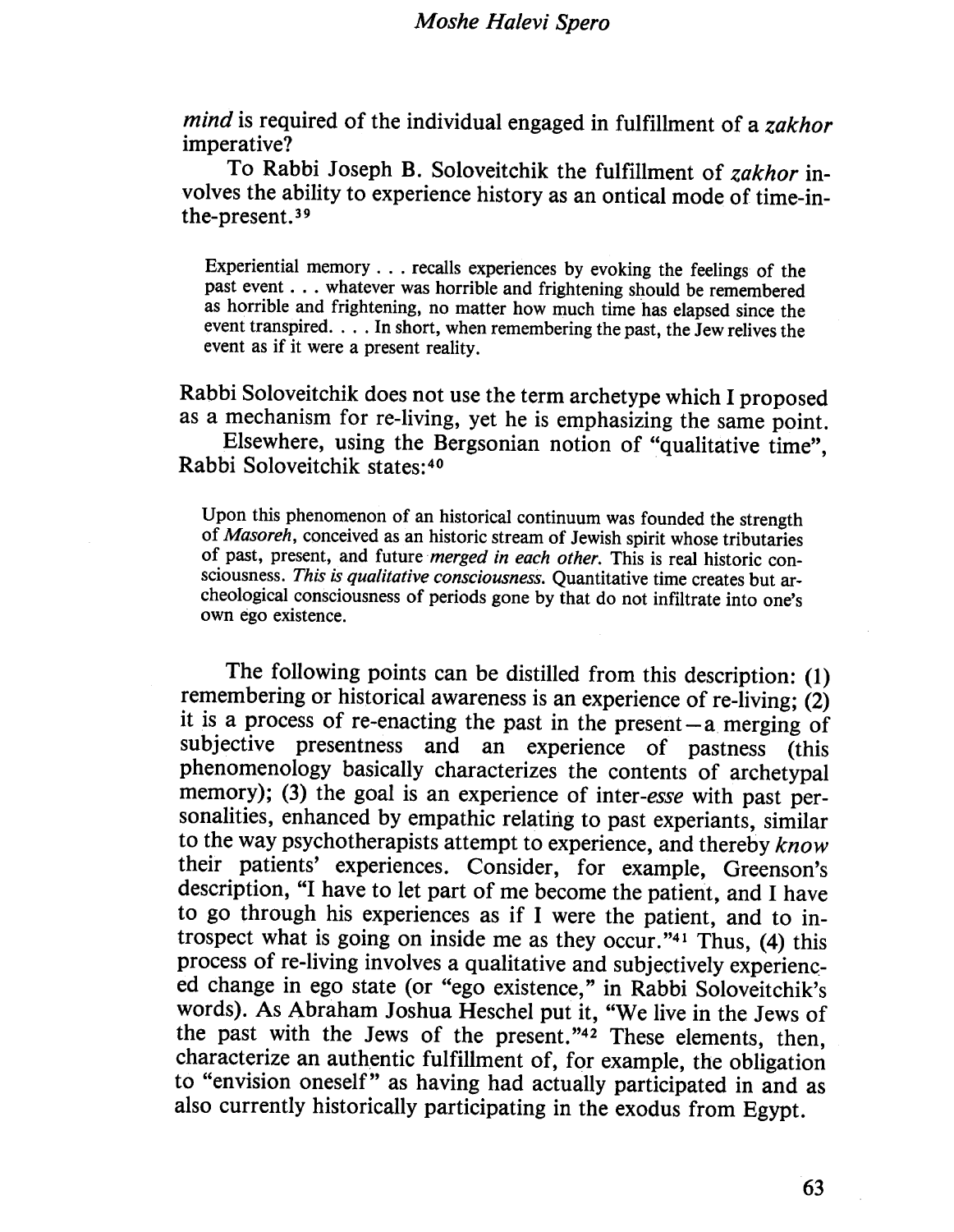Before proceding further, I think it appropriate to add the relevant reflections of a secular observer. Writing on the contemporary affliction of the sense of "existential outcastness" in members of modern society, Robert J, Lifton considers that a contributing factor to the sudden interest in religious observance (manifested in the healthy searching of ba'alei teshuvah as well as in the misguided attaction of modern youth to pseudo-religious cults) has been the weakening of "traditional modes of continuity" between past and present, persons and achievements, and the sense of symbolic immortality.43 By this he means something quite similar to the theme of this paper: the presentness of an individual is always inextricably related to a psychologically healthy sense of both the immediate and historic past, enhanced by symbolic paradigms which mediate reality and lend significance to certain intangibles, fantasies, aspirations, and fears and paradoxes of everyday living, Contemporary man, however, in attempting to replace the symbolic and the transitional with "understanding" has, in retrospect, lost both! Hence, the religio-psychological significance of *zakhor* imperatives.

iv

Psychology has much of relevance to our discussion of the state of mind apparently advocated in the preceding view, Initially, I wil focus on salient observations which suggest an inherent danger in or the pathological nature of such a state of mind.

The growth and development of the normal personality involves the relative unimpairment of basic abilties ranging from accurate perception, reality-testing, and the exercise of judgment to the more popularly recognized "psychological" processes of impulse control, synthetic-integrative functions, autonomy of the ego from instinctual demands, etc, (Certainly, environmental variables such as innate disposition, the influence of family and social system, etc, are also involved, but I mean to focus on psychological processes.) By far, one of the most critical requirements for the successful operation of any of these other variables is the establishment of distinct "reality frames"; that is, maintaining the distinctions between dream, ilusion, and reality; animate and inanimate; inner and other realities; past and present; self and other; and concrete and metaphor. Searles, Winnicott, Fast, and others have pointed out that problems in maintaining these distinctions count significantly in the nature of some of the more severe psychopathologies such as borderline conditions and frank psychosis, 44

An important contribution of both Searles' and Winnicott's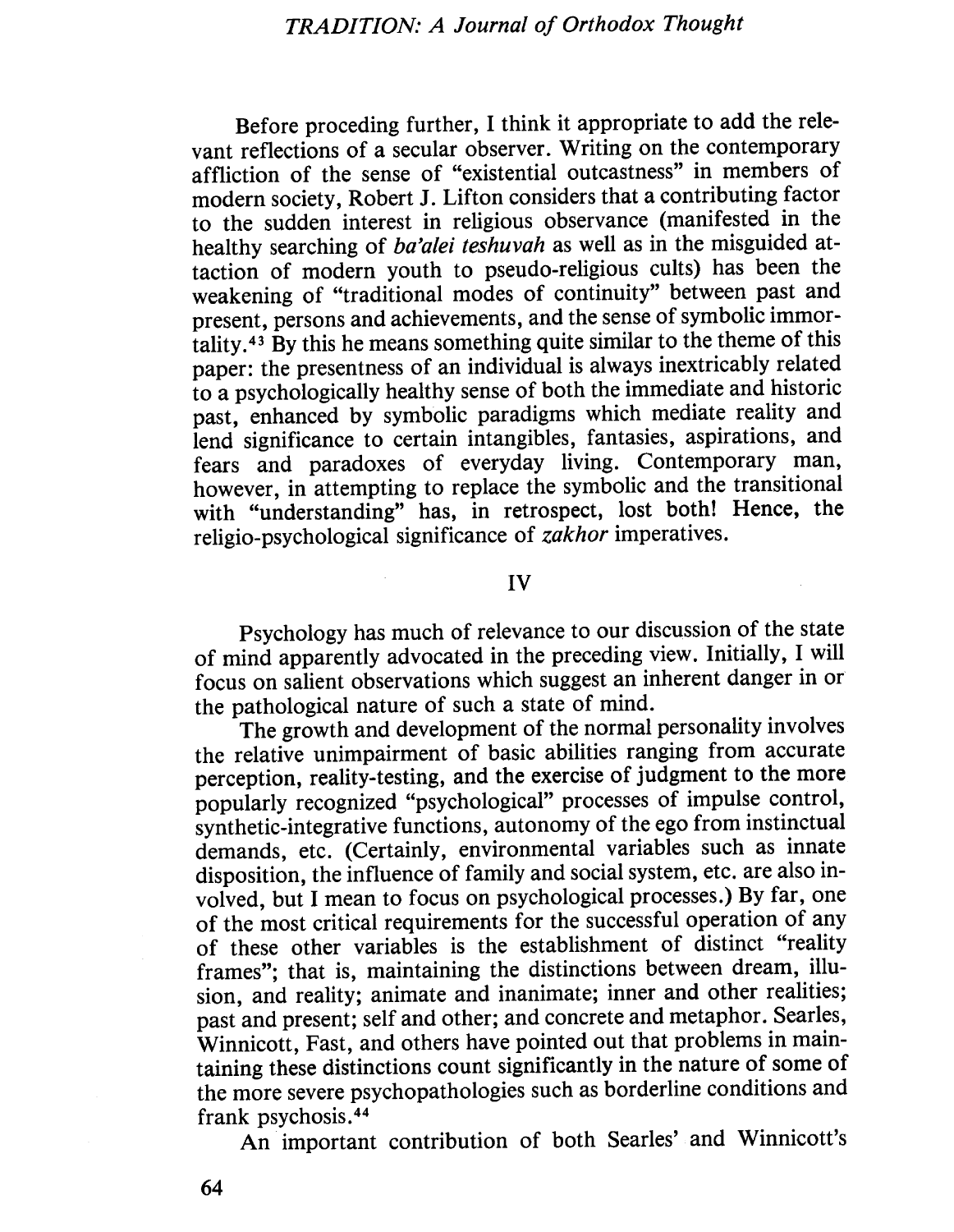analyses is that during early stages of development, reality frames are not rightly considered confused or dedifferentiated, but rather as not yet existent, such that for the infant, until approximately one year, "illusion" is reality-self and other, past and present, inner and outer, concrete and metaphor are identical. Early developmental stages, such as the transitional phase of infancy, is an intermediate time, "the root of symbolism," along the journey from pure subjectivity to objectivity. Symbolism proper is employed when an individual already clearly distinguishes between fantasy and fact, inner and outer realities, etc, And, as Searles puts it, the differences between these aspects of objective reality could never develop if there had not been once a *lack* of such distinctions, as there is during infancy. Only in psychopathology  $-$  or, temporarily, in the creative mystical or artistic state of mind – are these distinctions, previously established to one degree or another, actually dedifferentiated or fused.

Searles ilustrates the dedifferentiation of concrete and metaphor as follows:45

What we call fantasy, a product of the imagination, is experienced (by dedifferentiated patients) as an actual and undisguised attribute of the world around him,... and concrete is seen only as a symbol (e.g., one schizophrenic patient remarked, "Whenever you see a Yale lock or a Schlage lock, it's part of the Chain System"]. *Memories of past events are experienced* not as "memories, " but rather as literal reenactments of those events.

Indeed, gaps of consciousness wherein past and present are indissolubly merged is a frequently encountered characteristic of severely disturbed patients. Reality testing and its adjuvant functions are severely compromised when reality frames are characteristically dedifferentiated or confused, or were never appropriately established during the early stages of human cognitive development.

While Searles' analysis is clinically oriented, Winnicott, as Freud before him, suggested that his notion of the transitional period (with cognitive or psychological features similar to Searles' description of dedifferentiation) also applies to certain social institutions.46

I am staking a claim for an intermediate state between a baby's inability and his growing abilty to recognize and accept reality. I am studying the substances of *illusion*, that which is allowed to the infant, and which in adult life in inherent in art and religion, and yet can become the hallmark of madness. . . . It is assumed that the task of reality-acceptance is never completed, that no human being is free from the strain of relating inner and outer reality, and that relief from this strain is provided by an intermediate area which is not challenged (arts, religion, etc.). . . .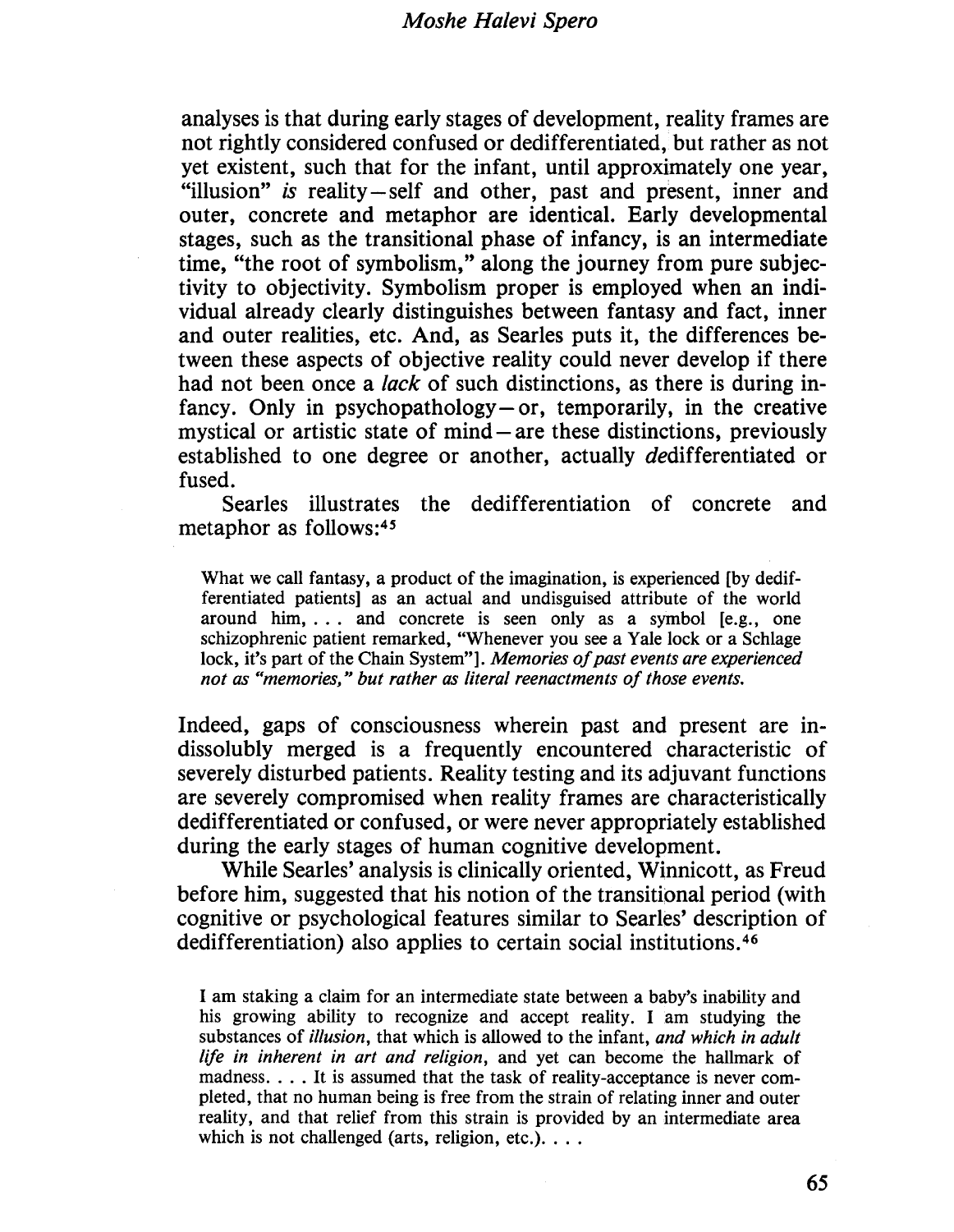Against this background, it would seem that to re-live the past in such a way as to undergo a qualitative change in "one's ego existence" - to subjectively experience the past as present, to fuse the metaphoric or symbolic reality of *matsah* with an experience of actually partaking in the pascal offering, to contemporaneously experience the fast of Tishah  $b'Av$  with the identical agonies and sensations of loss experienced by the original historic personae- is a regression to a dedifferentiated state of mind, a state of mind which can be characteristic of psychic imbalance, Perhaps this sort of experience was involved in the destructive consequences shared by three of the four talmudic scholars who dared to enter *Pardes*, the realm of the innermost cognitive and spiritual depths of Torah. Save R. Akiva, the fusion of earthly and heavenly knowledge, of past and present, of this-worldliness and other-worldliness caused ben Azai to go beserk, ben Zoma to die, and confused Elisha ben Abuyah to the point of apostasy. $47$ 

Indeed, the zakhor imperative of sipur yetsiat Mitsrayim was institutionalized without a blessing precisely because its fulfilment is without limit-kol ha-marbeh harei zeh me'shubah, $48$  If this mitsvah optimally involves the state of re-living the past, then the danger of becoming lost in a dedifferentiated state is paramount. And one again speculates that perhaps such fusion of reality frames caused R, Eliezer and his colleagues, while engaged in the tellng of yetsiat Mitsrayim one well-known Pesah, to lose track of time, to be found by their students stil involved in the tellng well into the next morning.49

If, on the other hand, dedifferentiation of reality framesspecifically, between past and present and between own experience and others' experience  $-\text{in}$  the fulfillment of required religio-historic experience is to be considered an intermediate zone of creative experience, and not merely some transitional psychotic episode, certain parameters must be respected which allow such dedifferentiation to occur productively and with minimal risk, I believe such parameters can be discerned in the larger halakhic system surrounding the process of *mitsvah* fulfillment.

v

There are several halakhic parameters in an observance of zakhor which serve to modulate the quality and extent of the qualitative change in ego state characteristic of re-experienceing historic events.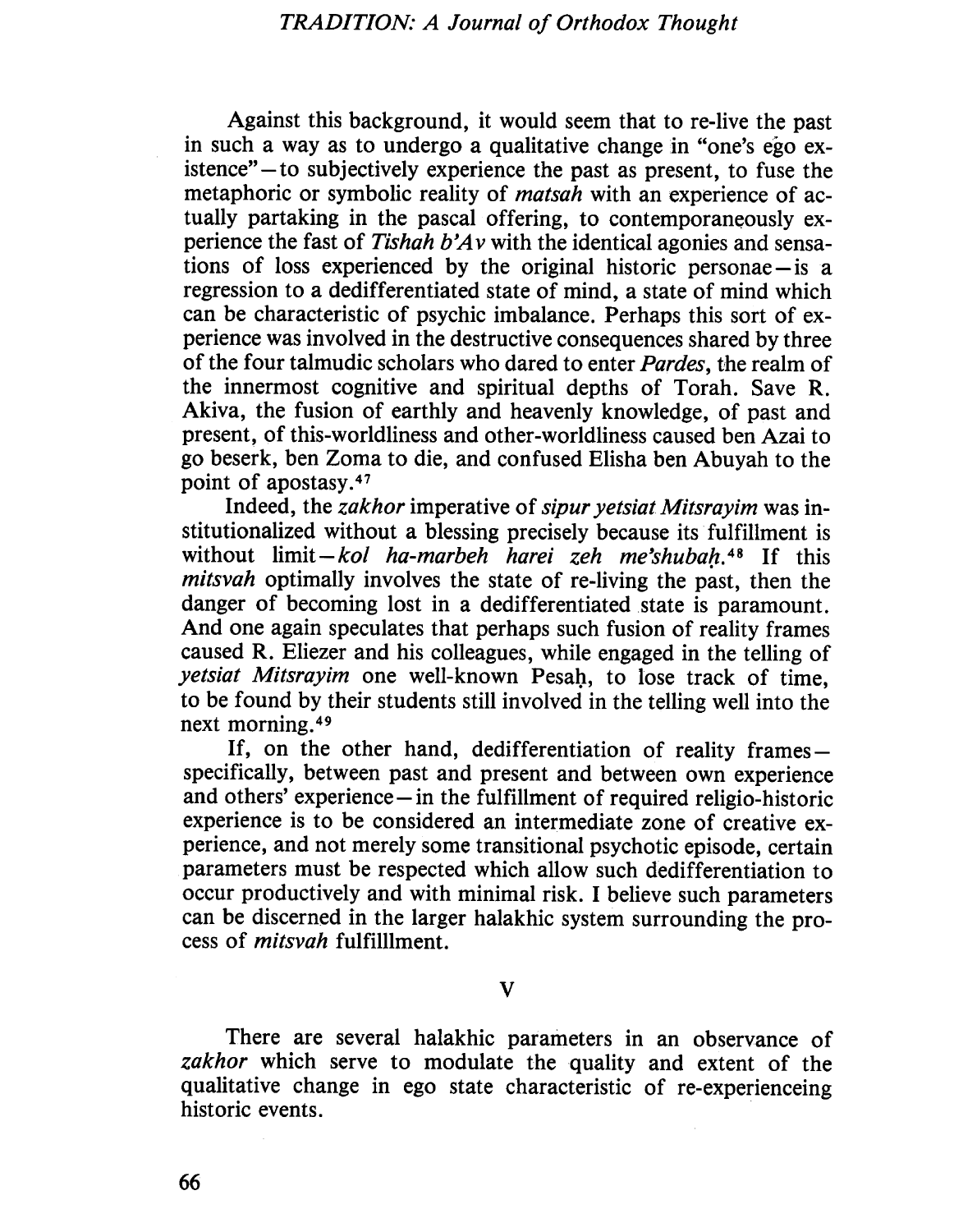The first relevant parameter is that each *zakhor* imperative is reifed in the form of precisely delimited rituals, such as reading a specific portion of the Torah, reciting the three words "zekher liytsiat Mitsrayim," eating a specific amount of matsah, whose appropriate enactment must occur within the constraints of specified times for performance, proportion of performance, criteria for fulfillment in the first place  $(le-khathilah)$  or after the fact  $(be$ de'aved), of who is and who is not obligated by the *mitsvah*, and so forth. Zakhor obligations must be fulfiled through the required verbalizations or acts before they are broadened by subjective experience. Thus, the ritual itself serves as a consensually validated frame of reference.

Related to the delimitation of rituals is the issue of whether intentionality and subjective understanding (kavanah) are necessary in order to basically fulfill *mitsvah* obligations. While many obligations are considered fulfiled even where the performer does not exercise. kavanah, following the view that mitsvot einom tsrikhot kavanah, all mitsvot require at least the elemental, objective understanding that one is involved in fulfiling the word of God; that one is, in fact, doing a specific *mitsvah*. In still other cases, even where *kavanah la-tset*, strictly interpreted, is absent, certain inferred experiences of "ownership" of the *mitsvah* (such as the gustatorial pleasure experienced while consuming *matsah*<sup>51</sup> are acceptable for basic fulfillment.

In other words, consciousness of the contemporaneous fulfilment of a *mitsvah* through a specifically defined enactment whose essential nature is symbolic ("Matsah - al shum moh?") and temporally non-transferable, serves to anchor the religionist in the world where symbol and concrete, history and current experience are differentiated.52 If partaking of the sukkah experience promotes reliving the Israelites' wanderings in the desert under the protective glory cloud, this experience is delimited by the category taishvu  $ke'ain$  taduru: i.e., insofar as the fulfillment of one's obligations is concerned, the sukkah is a ritual structure of wood and bough, not a glory cloud, and must satisfy the requirements of a contemporary dwellng,53 Dedifferentiated as one might be, halakhah considers one who remains in the *sukkah* during a rainstorm a *hedyot*, a simpleton. Cognizance of having to be yotseh, of having to discharge one's obligations, can only take place while in the yet differentiated ego state; where the actor knows that it is he, in the present, who fulfils the obligation and not his alter-ego as a re-lived historic personification, Regression to the experience of dedifferentiation can occur around the rituals, but only in addition to the awareness, necessary at